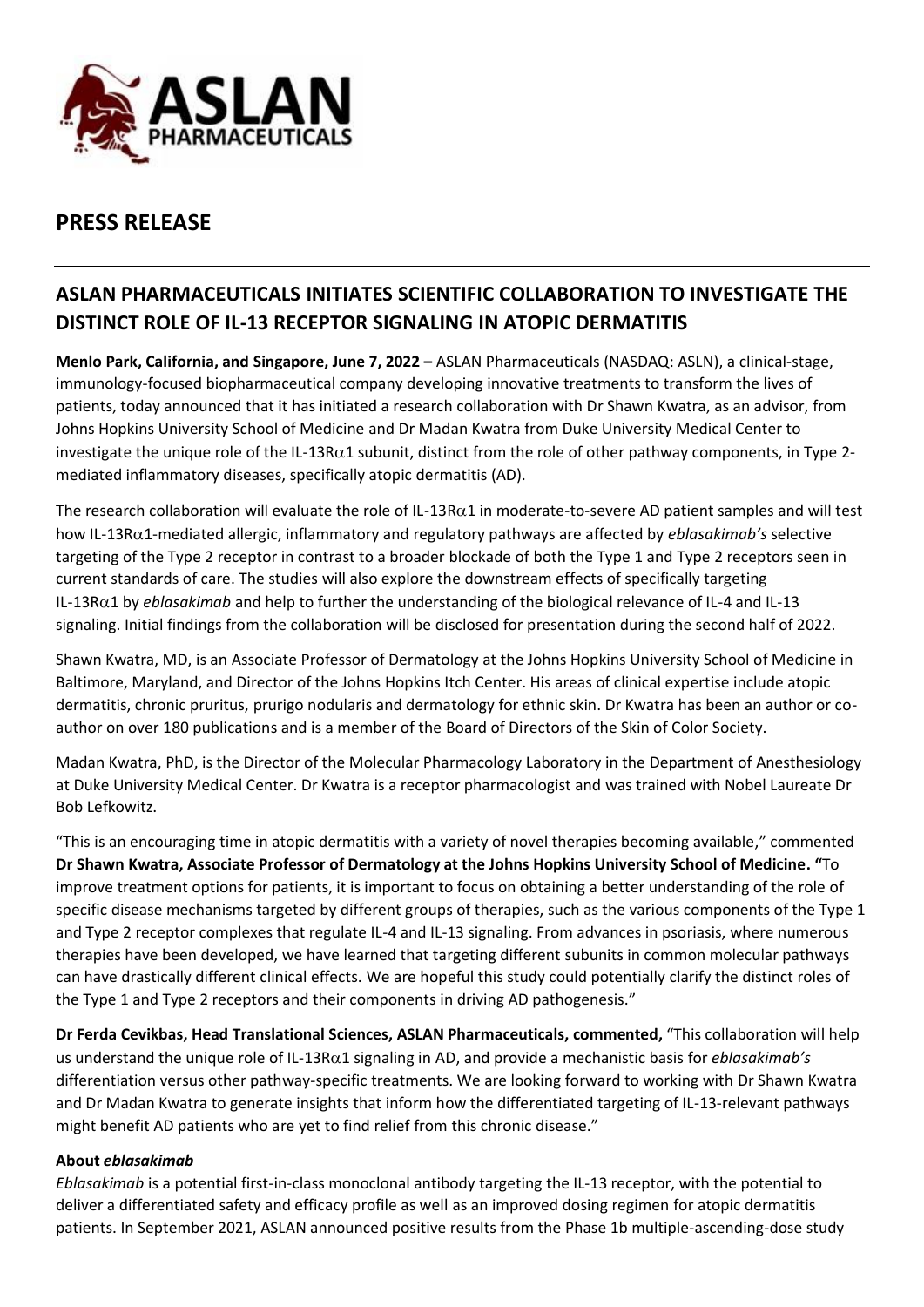

that established proof-of-concept of ASLAN004 and supported its potential as a novel treatment for AD. In January 2022, ASLAN initiated the TREK-AD Phase 2b trial to evaluate the safety and efficacy of *eblasakimab* in moderate-tosevere AD patients.

### **About ASLAN Pharmaceuticals**

ASLAN Pharmaceuticals (Nasdaq: ASLN) is a clinical-stage, immunology-focused biopharmaceutical company developing innovative treatments to transform the lives of patients. ASLAN is currently evaluating *eblasakimab*, a potential first-in-class antibody targeting the IL-13 receptor, in atopic dermatitis, and *farudodstat* (also known as ASLAN003), a potent oral inhibitor of the enzyme, DHODH, in autoimmune disease. ASLAN has a team in Menlo Park, California, and in Singapore. For additional information please visit [www.aslanpharma.com](http://www.aslanpharma.com/) or follow ASLAN on [LinkedIn.](mailto:https://www.linkedin.com/company/aslan-pharmaceuticals/?viewAsMember=true)

### **Forward looking statements**

This release contains forward-looking statements. These statements are based on the current beliefs and expectations of the management of ASLAN Pharmaceuticals Limited and/or its affiliates (the "Company"). These forward-looking statements may include, but are not limited to, statements regarding the Company's business strategy and clinical development plans; the Company's plans to develop and commercialize eblasakimab and farudodstat; the safety and efficacy of eblasakimab and farudodstat; the Company's plans and expected timing with respect to clinical trials, clinical trial enrolment and clinical trial results for eblasakimab and farudodstat; the potential of eblasakimab as a first-in-class treatment for atopic dermatitis; and of farudodstat as a treatment for autoimmune disease. The Company's estimates, projections and other forward-looking statements are based on management's current assumptions and expectations of future events and trends, which affect or may affect the Company's business, strategy, operations, or financial performance, and inherently involve significant known and unknown risks and uncertainties. Actual results and the timing of events could differ materially from those anticipated in such forward-looking statements as a result of many risks and uncertainties, which include, unexpected safety or efficacy data observed during preclinical or clinical studies; clinical site activation rates or clinical trial enrolment rates that are lower than expected; the impact of the COVID-19 pandemic or the ongoing conflict between Ukraine and Russia on the Company's business and the global economy; general market conditions; changes in the competitive landscape; and the Company's ability to obtain sufficient financing to fund its strategic and clinical development plans. Other factors that may cause actual results to differ from those expressed or implied in such forward-looking statements are described in the Company's US Securities and Exchange Commission filings and reports (Commission File No. 001- 38475), including the Company's Annual Report on Form 20-F filed with the US Securities and Exchange Commission on March 25, 2022. All statements other than statements of historical fact are forward-looking statements. The words "believe," "may," "might," "could," "will," "aim," "estimate," "continue," "anticipate," "intend," "expect," "plan," or the negative of those terms, and similar expressions that convey uncertainty of future events or outcomes are intended to identify estimates, projections, and other forward-looking statements. Estimates, projections, and other forward-looking statements speak only as of the date they were made, and, except to the extent required by law, the Company undertakes no obligation to update or review any estimate, projection, or forward-looking statement.

#### **Ends**

#### **Media and IR contacts**

**Emma Thompson** Spurwing Communications Tel: +65 6206 7350 Email: [ASLAN@spurwingcomms.com](mailto:ASLAN@spurwingcomms.com) **Ashley R. Robinson**

LifeSci Advisors, LLC Tel: +1 (617) 430-7577 Email[: arr@lifesciadvisors.com](mailto:arr@lifesciadvisors.com)